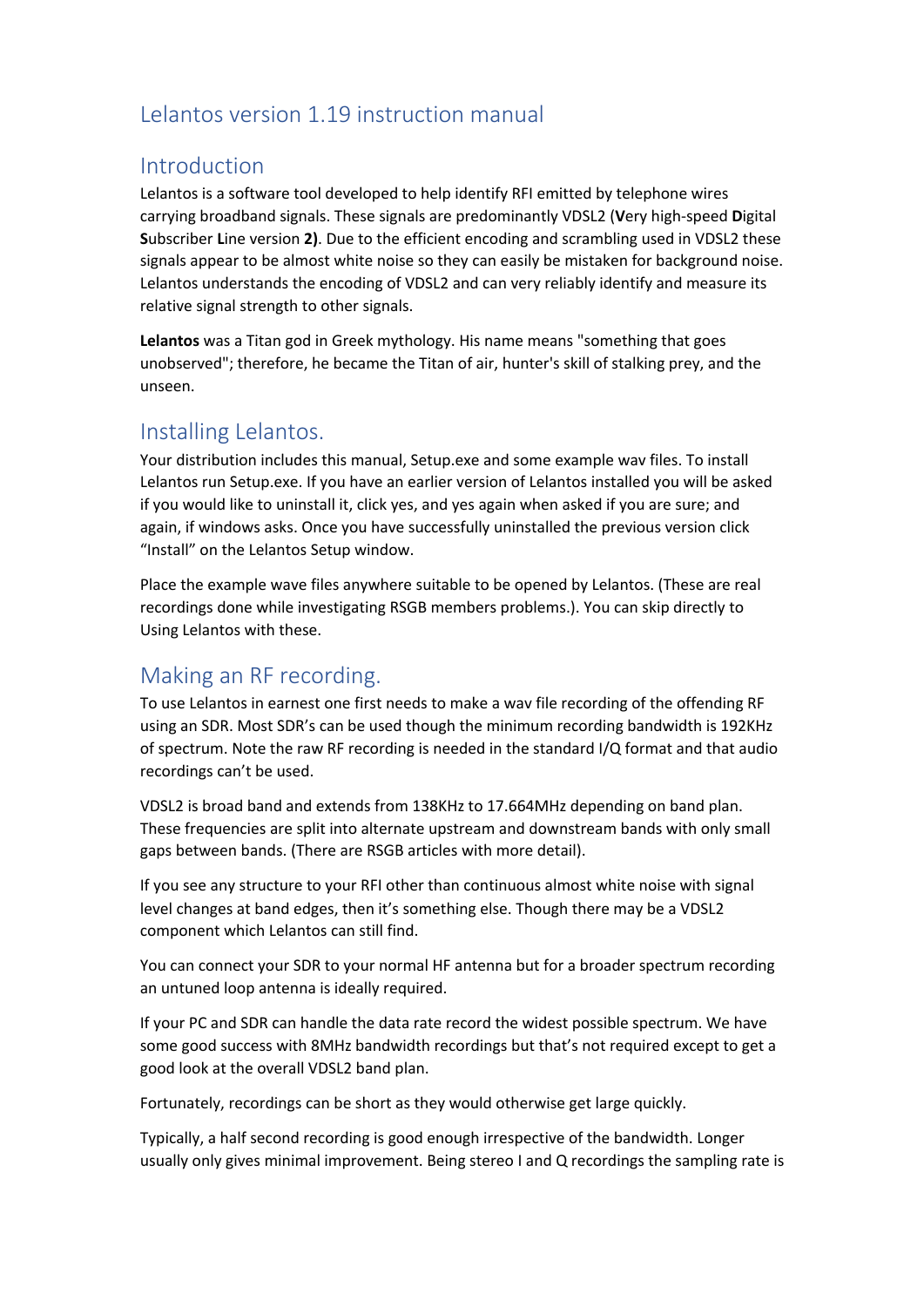the same as the bandwidth. So, a half second 2MHz bandwidth file is 1M stereo 16-bit samples long. So that's  $1M^*2^*2 = 4$  megabytes.

## Using Lelantos

### Simple spectrum view (top left graph)

When you launch Lelantos it starts with just a menu bar and a large grey area below. To take you through the main features example wav files with known features are provided. Using the file open menu find and open the file Example\_11to13MHz.wav.

After a few seconds Lelantos produces four graphs showing its analysis of this file.

The first (top left) graph shows in red the spectrum of the wav file. Note that its centred on 12MHz and that the SDR's filtering rolls the spectrum off at each end.

There are a number of upwards red spikes which are narrow band signals such as wanted radio signals.

There is a blue line at 12MHz that shows the boundary between the VDSL2 bands Upstream 2 and Downstream 3 (these are labelled in Blue).

Note on this first graph that the red spectrum line is fairly flat in each band (ignoring spikes) but that there is a step between bands. Upstream 2 is about 5dB stronger than Downstream 3. This is common because the downstream has been attenuated as travels to the house.

If you look more closely you will see that the VDSL2 modem is leaving a gap between Upstream 2 and Downstream 3 where the red spectrum line is lower. How much lower depends on the remaining signals and noise. This gap is always needed between bands for isolation.

#### Extracting the VDSL2 signal.

The narrowband signals are up to 60dB stronger than the VDSL2 so they make it difficult to quantify the VDSL2. To eliminate these signals Lelantos constructs a comb of digital notch filters. The blue line on the top left graph is 6db above the green noise floor line. All spikes above this blue line are eliminated with notch filters.

#### Notched spectrum view (top right graph)

The second (top right) graph shows, in red, the same spectrum after notching out the narrow band signals. The notched sections of the red line are joined up in blue to distinguish them. The levels either side and at the gap between Upstream 2 and Downstream 3 are now clearer.

I will explain later how the green line is derived which shows the spectrum of the VDSL2 separately from the overall spectrum. You can see that below 12MHz the VDSL2 accounts for virtually all of the signal. In fact, it's virtually all VDSL2 for reasons that will become clear later.

#### Symbol alignment (bottom left graph)

VDSL2 transmits data as a series of symbols. The symbol rate is 4000 per second or one every 250us. Between each symbol there is an inter symbol gap. The gap is exactly 5/69ths of 250us. These gaps are not empty, they are filled with a "cyclic extension" (CE) which, though it still looks like more white noise, is what Lelantos detects. (There are RSGB articles with more detail).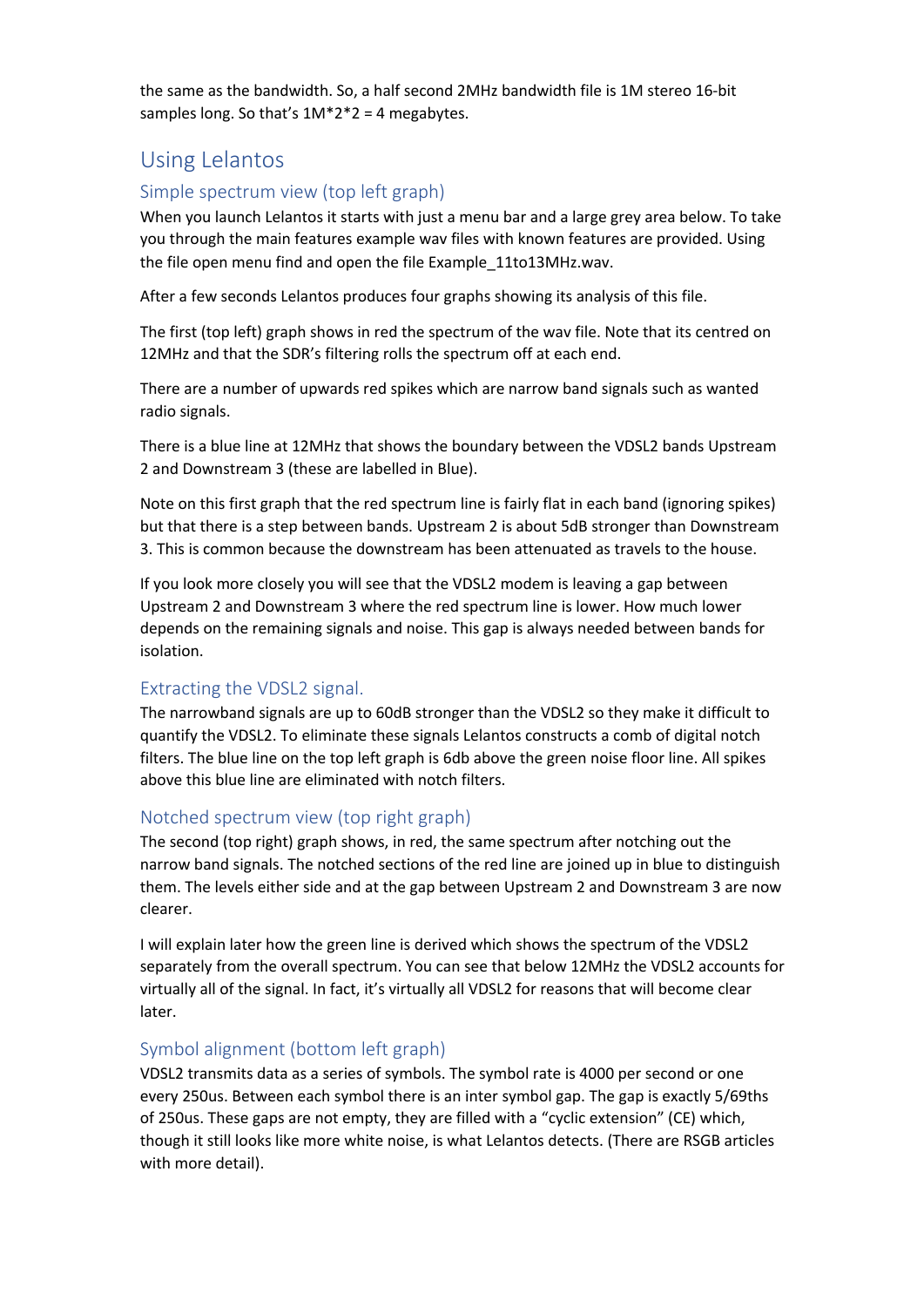In order to measure the VDSL2 Lelantos needs to synchronise with these symbols. While synchronising it also needs to allow for any small errors in the SDR's frequency calibration. The third (bottom left) graph shows how the alignment of the CE correlation varies with different adjustments for the SDR's calibration in parts per million (PPM).

You can see from the I/Q correlation graphs that the peak is at -10 PPM. This alone is very strong evidence that we are seeing VDSL2.

### Symbol timing (bottom right graph)

The bottom right graph shows a timing graph of the VDSL2 symbols being detected. The bottom scale is in degrees. 360 degrees is one symbol time.

At 0 degrees there is a large square peak. This same peak occurs at 360 degrees one symbol time later. These peaks are the gaps between the symbols. The blue lines shown on the horizontal axis show the expected width of these peaks given that they are 5/69ths of the cycle time.

The actual data is transmitted during the period between these two peaks. It produces no signal as it is effectively random so has zero correlation.

#### Additional phone lines

Note that there is a smaller peak near 135 degrees and a still smaller one near 175 degrees. This pattern also repeats 360 degrees later. These are actually signals from other phone lines also carrying VDSL2. Their symbols are at the same rate as the first phone line but are not synchronised with it. So there are actually at least 3 phone lines contributing to the total RFI.

### Viewing other VDSL2 signals

On the top right graph the green line actually shows just the spectrum of the first (strongest signal) phone line. Lelantos can let you view the spectrum of other lines identified on the bottom right graph. To do this left click with the mouse on the lower right graph at the centre of the peak corresponding to the line you wish to view.

#### Viewing multiple VDSL2 signals

If you right click either graph this brings up a menu. Select view params. This brings up the view parameters menu. Look for "Multi Phone Line Spectra" and tick "Allow" and then "OK"

Now left clicking the top right graph clears all green lines and left clicking the bottom right graph adds lines to the top graph for each phone line.

In addition, if there are multiple phone lines selected a "line sum" graph is added. If you do this for all 3 lines you will see that the "Line sum" graph closely matches the full red spectra graph showing that indeed almost all the spectrum power is VDSL2.

#### Advanced features

There are many additional features described in the release notes that follow.

## The release notes of previous version 88

- Lelantos now establishes the noise floor across the spectrum much better and by default eliminates any signals more than 6 dB (adjustable) above that. The thresholds are shown on the graph.
- I have fixed the problem with negative correlations. This has been a major area of confusion and problems for a long time. Very pleased to get to the bottom of it (see explanation below)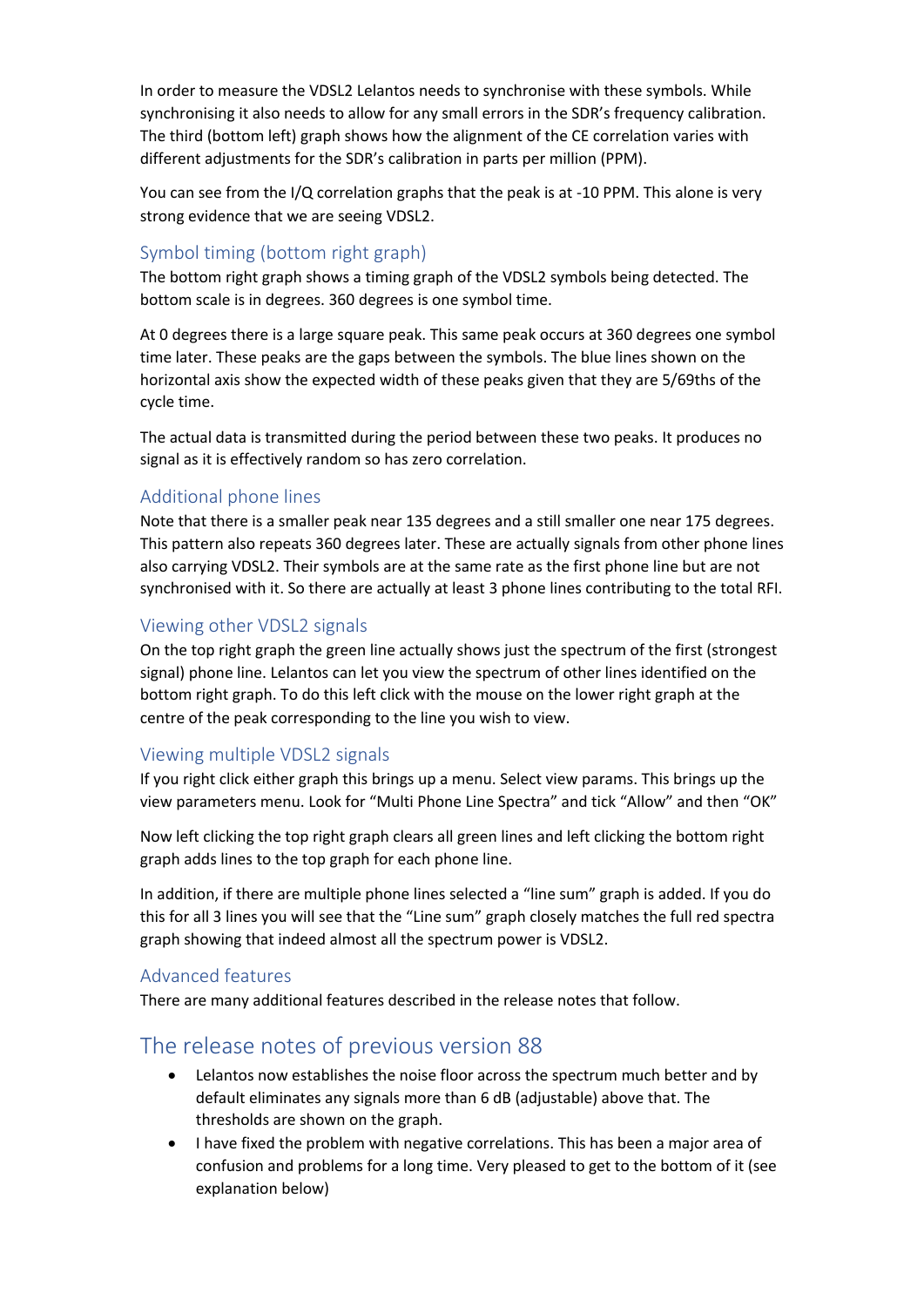- You can zoom and pan the spectrum graphs. Place the mouse over one and zoom with the scroll wheel. You can also left click and drag to pan. (values in view menu change to correspond)
- You can resize the graph windows. Drag the splitter bars.
- You can turn on / off the FFT of FFT graph (defaults off)
- Automatically decripts any files in the SDRuno OLD FORMAT. You can save them in the new format but make sure the max length has been set big (in analysis settings) or they may be truncated (above graph it warns trimmed Length)
- The spectrum of the correlation is shown. However this does not yet allow for any carriers that are notched (more than 6dB above). This reduces their graphed signal strength.
- Notched carriers are shown as blue sections on the second spectrum graph. These are points above the blue line on the first spectrum graph.

## New features in version 100 (since version 88)

- Fixed a bug in the phase correction for non-integral delays. The rotation now correctly depends on the non-integral cycles of the local oscillator not the sample rate. (This didn't previously show up on wav files where the LO and sample rates were harmonically related)
- Added default settings for the Analysis and View parameters. These can be set using the file and view menu prior to opening any files. Defaults will apply to all files opened. Once opened the individual per file settings can be changed.
- The View params and Analysis params menus can be accessed by right clicking or now by accessing the file and view menus while a file is open.
- Added view options to enable / disable some graphs.
- You can disable spectrum masking by setting the carrier notch level to 0dB.
- By default when spectrum masking is in use the masked points on the second spectrum are omitted and the omitted sections are shown in blue. There is now a 'reveal' option on the view menu that shows the true spectrum with no omissions so that one can see the shape and depth of the notches being applied.
- When some frequencies are notched to remove strong narrow band signals this reduces the measured VDSL2 spectrum in that area. The spectrum graph points are now adjusted to allow for the percentage of notched spectrum near each point. This adjustment cannot compensate for large percentages of localised notching.
- If you click on the time domain correlation graph at the centre of the peak for a VDSL2 line then the spectrum of that peak is shown on the overall spectrum graph. The Time domain window is constructed to align with the point on the cycle clicked. The FFT will be lower resolution due to the restricted window. Also the dynamic range is restricted to say 25dB below the full spectra. This improves with longer wav files. Increase the "Max file length M samples" if needed. Default is 3 Mega samples.
- There is a new "Multi Phone Line Spectra" option. If enabled then when clicking on the time domain correlation at several line positions their individual correlation spectra are plotted. Also the sum of their spectral power is plotted. The correlation spectra are scaled to be comparable to the full spectra in red. Clicking on the spectrum graph clears all these lines. Care should be taken not to click at two points separated by less than 1.5 CE widths as the time domain windows will overlap leading to some points being summed twice.
- There is a view option to show "Graph I/Q rotate". This shows the same points as the per line correlation spectrum but instead of in dBs the values are linear Real /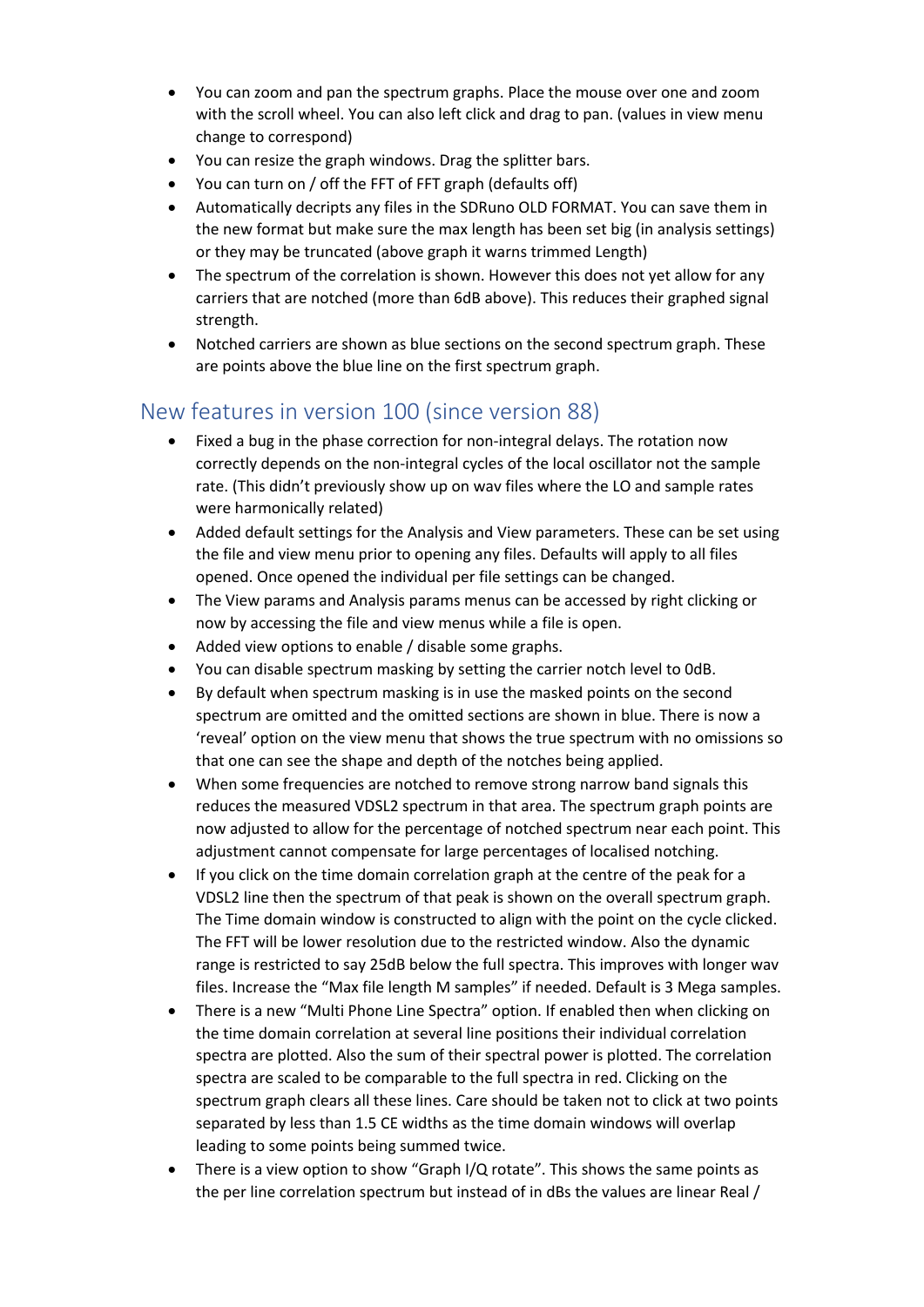Imaginary showing + and -. The scale is an internal one. If the I/Q phase is correctly aligned over the spectrum then the Real component should be positive, and the imaginary balanced on the zero line.

• You can now click on the above Correlation Real Imaginary graph to adjust the I/Q phase correcting the correlation graphs. This manual adjustment should only be necessary if the SDR has put erroneous frequency parameters in the wav file. The horizontal scale is marked in degrees to facilitate this. The expected value based on the CE VDSL2 timing and the Local Oscillator frequency is shown as "expected" above this graph. A blue line shows the current setting.

### New features in version 101

• There is a new Compare option. First open two wav files as usual. The first file is expected to be the "Here" file and the second one the "There file". Now select new from the menu. In the dialog box that appears click "compare". The spectra of both the opened files are shown on the same graph. The zero dB points are aligned on the assumption that the strongest signal is the same in each file. You can zoom and pan the combined graph as usual.

## New features in version 106 (since version 101)

- The View menu has been reorganised to make the grouping of existing features clearer and to allow for expansion.
- There are new Spectrum calibration options in the view menu. If one selects the tick box to "show" the calibration a new graph line "Here Calibration" appears. This will initially be a flat line along the 0dB axis (of the same colour as the "Here Calibration" text).
- While Spectrum calibration is set to "show" one can also tick the "There" option. If this is done during a Here / There compare the Spectrum calibration of the "There(Second)" graph is shown instead of that for the "Here(First)"
- While either Spectrum calibration curve is shown one can adjust the calibration of that curve. To do this hold down the shift key and with the left mouse button drag any point on the graph vertically. If only one point is dragged, then a constant scalar gain adjustment is applied. The value of the adjustment can be seen by the position of the Calibration curve relative to the 0dB axis. This same adjustment is applied to all views of the "Here" or "There" graphs. This works on both "Compare" and single document views.
- When additional points are dragged with the left mouse button (while pressing the shift key) these points are added to the calibration curve and linear interpolation is applied between the points.
- Note that the calibration points are moved by the vertical distance one drags the mouse irrespective of the vertical start point. So one can drag either the calibration curve or the graph one is calibrating (or any point vertically between).
- The zoom and pan features also work so that one can zoom in to a particular point.
- In order to move an existing point, place the mouse on that point and drag it to a preferred position. Note that if one is "near" an existing point it is moved. However, if not "near" an existing point then a new point is created. "near" is defined as 1/32 of the width of the current zoom view. So one can zoom in to create close points rather than move existing ones.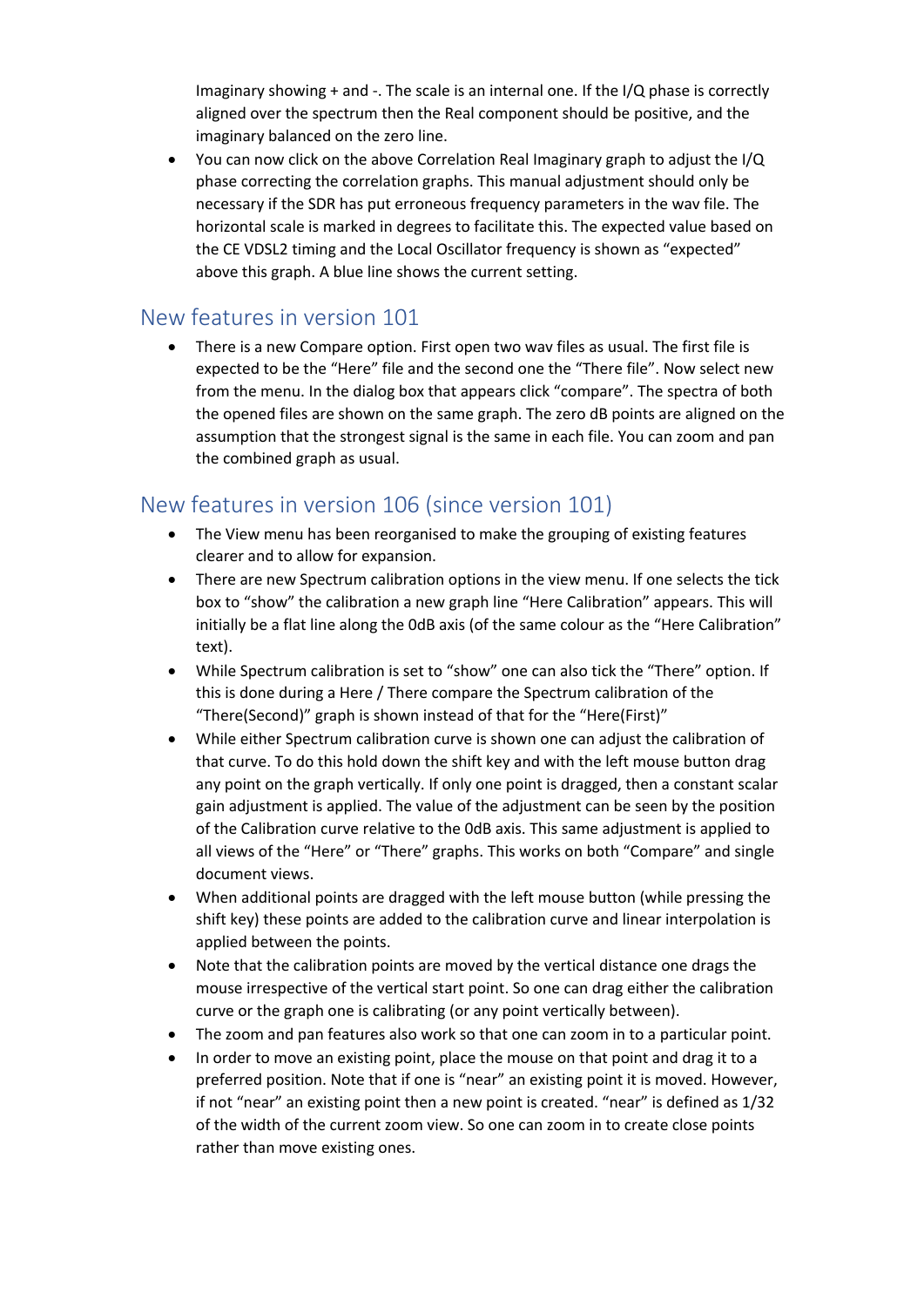- To delete an existing point, hold down the control key and select it. One needs to be "near" the point. If one is "near" more than one point the nearest is deleted. Using zoom may help.
- Holding down Shift and Control and left clicking anywhere in the graph deletes all points.
- In single document mode when two spectrum graphs are shown (Full and Notched) then any calibration adjustments to either apply to all curves on both.
- If calibrations are done to a Compare of two documents, then the calibrations of the original documents graphs are independent of the calibrations of the compare document graphs.
- The calibrations are protected from any changes while the calibration curves are not shown.
- Currently calibrations cannot be loaded or saved.

# New features in version 111 (since version 106)

- The previous version 106 calibrations are now called view calibrations. In addition to these existing view calibrations, Antenna calibrations are now supported. Antenna calibrations are loaded when a wave file is opened and affect the VDSL2 analysis. View calibrations are applied on top of any antenna calibration and only affect the spectrum graphs of the results of analysis.
- Antenna calibrations are loaded from csv files. Lelantos looks for these csv files in the same folder as the wave file being loaded. Alternatively, if there is a sub folder of that called "calibration" Lelantos will look there first.
- If there is a csv file of the same name as the wav file, that will be used as the antenna calibration. If not any other csv file (not matching any wav file) will be read in.
- The data in the csv file should consist of two or more columns. The first must be the frequency in Hz. The second must be the calibration point in dB. Fixed point or scientific notation may be used.
- Columns in csv files are ideally separated by single commas or semicolons. However, a space or tab is also acceptable. Additional spaces or tabs are ignored. The frequency points may be any value in any order. Headings and blank lines before the data are ignored.
- Once loaded the antenna calibration will be normalised so that the centre frequency point will be 0dB.
- The view menu now has buttons to save and load view calibrations. The here / there checkbox is only available during a compare and determines which view calibration is saved or loaded.
- Saved view calibrations are stored in the same format as the csv files but with the extension ".vew". They are always stored in a sub folder "calibration" and always with the same name as the wav file.
- If there is a saved vew file it will be loaded when a wav file is open, at the same time as any antenna calibration is loaded.
- All calibrations now use cubic interpolation rather than linear interpolation. This results in smooth curves through the defined points.
- When Calibration curves are being shown the positions of the defined points can be seen by changes in the colour of the graph.